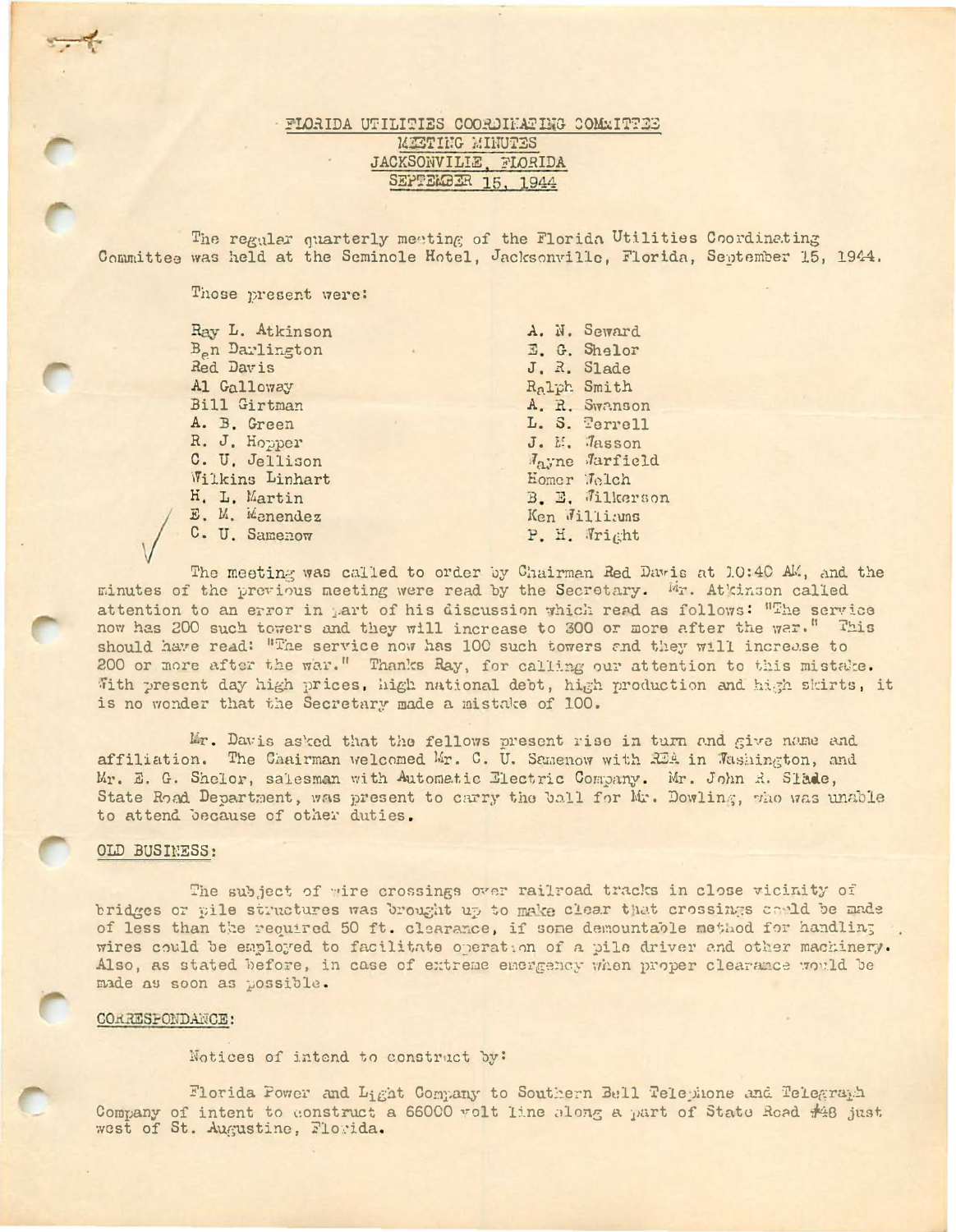## CORRESPONDANCE: (Continued)

Florida Power and Light Company to Peninsular Telephone Conpany of intent to construct a distribution line along a portion of State Road #5 between Sarasota and Bradenton.

Southern Bell Telephone and Telegraph Company to Clay County Cooperative of intent to construct a toll line along south side of State Highway #28 between Baywood and Grandin.

Letter of acknowledgement from Mr. R. J. Hopper to Mr. Frod H. Bently, REA at Quincy, of letter from Mir. Bently regarding construction of pover line along Federal Highway #90. Copy of notification from Mr. Bently to Secretary of Utilities Coordinating Committee was not forthcoming.

Letter from Mr. Menendez of Southeastern Tclephone Company to Mr. C. R. Horne, Engineer for State Road Department, requesting removal of some dangerous tree conditions for telephone line and roadway alike.

Later, a letter of thenks for prompt cooperation from Mr. Menendez to Mr. Horne.

A letter to the Secretary from Mr. J. P. Walker, General Superintendent of the Southern Division of Atlantic Coast Line railroad. Mr. Walker, in referring to the discussion regarding overheed wire crossings at bridges or pile structures, said in part, that in 1929 during serious floods in Alabama, work on re-habilitation of one of their railroad lines was held up for a period of approximately 24 hours waiting for the power company to change a power line crossing the tracks at a trestle.

This brings home the necessity for this ruling, as no doubt the power company had their hands full at the time and would rather have been doing something else.

#### DISCUSSION:

Mr. Williams asked the following question which brought about quite a bit of discussion: "Should an additional contract be made botween wire company and railroad company, if crossing with drop wire was constructed over general location already covered by agreement."

Mr. Willerson stated that this was usually handled by attaching a letter of notification to contract from wire company to railroad company.

Mr. Williams continued by asking how railroad commanies coordinated the construction of spur tracks under existing vire lines, and stated that he had a case now where a spur was being built under his line and clearance would be insufficient, yet no notice had been given to him.

Mr. Wilkerson answered that notification should be given by the industry requesting the construction of the spur, but that the railroad company should determine if clearance was sufficient from a safety standpoint before operating trains over new track.

Mr. Wasson gave an incident where track was constructed under existing wires, and train was operating before his company was notified. It was his thought that may'ee some notice could be given through the Cormittee to oliminate this difficulty.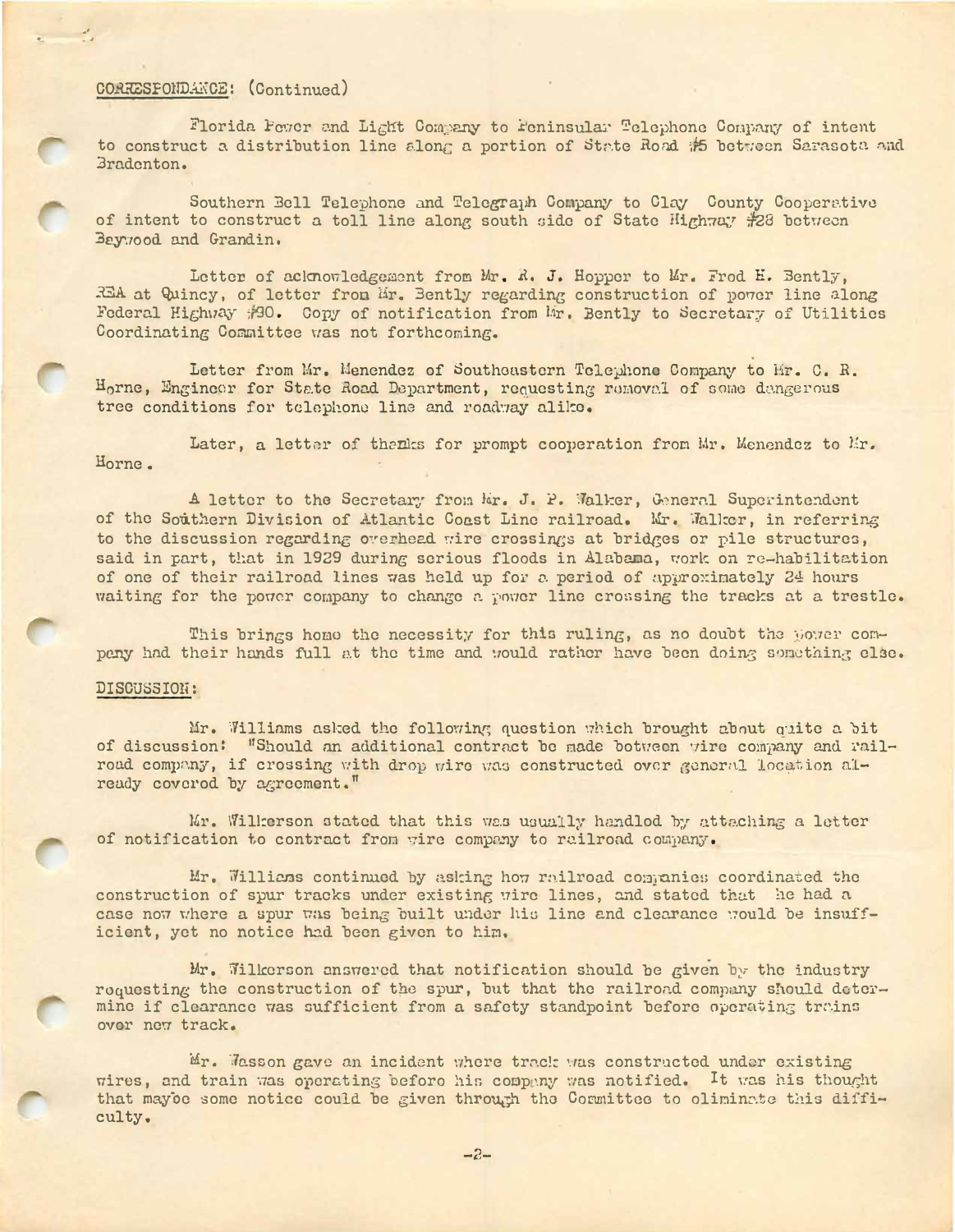## DISCUSSION: (Dontinued)

Mir. Wilkerson pointed out that the work was often done before notice to hoads of the railroad companies was firthcoming. Small jobs are handled betteen operating forces and engineering department, and thus vould receive no notice from the Company officials until completed.

Er. Jellison brought out that it is written in the contracts between railroad companies and wire companies that when a track is extended under existing line either railroad company or industry bears expense of any move or change to property of wird company. Therefore, it seemed to him that the responsibility for notification rests on the shoulders of the one bearing the expense.

Mr. Jellison recalled a place near Canal Point where a track was built under existing wire line and a man was knocked from a box car bec.ause of insufficient clearance. After this incident the telephone company was asked to raise their line. Fortunately the man was not killed, but it was his belief that this could have been avoided with proper coordination.

Mr. Menendez asked if the railroad company did not require proper clearance before operating their equipment ever tracks built for or by other industries.

Along this line Al Galloway said that it seemed to him it would be up to the local people to avoid any conflict of this kind. Mr. Girtman thought that cases of this kind between railroad and wire companies had their parallol in those between telephone and power companies. Further it was his opinion that coordination should be handled, as near as possible, on the same bases as between wire companies extending their facilities over or under other wire companies.

Mr. Wasson trought to a head this discussion by putting the following motion: "That notification be given insofar as possible from railroad company to wire companios of wire crossings that might interfere with proper operation of track." It was seconded by Al Gallway, and motion was carried.

Mr. Davis brought to the attention of the members tho fact that this meeting had been postponed thirty days to afford the opportunity of meeting with some of the REA superintendents. The next meeting would fall in sixty days if the present schedule was retained. Red asked for comments.

It seemed to be the consensus of opinion that the dates for the Committee meetings are well established and should be kopt as they are. However, from past experience it looks like this will crowd the Secretary in making his report, but better late than never is our opinion.

Mr. Smith said he had hoped there would be a better showing of REA superintendents at the meeting because it was a fine opportunity for them to see what the Committee was doing and how the "personal touch" would make light work of difficult coordinating problems. He went on to say that the superintendent's meetings were held about the same time as the Committee meetings and with thoir curtailed budget it was almostiimpossible to get approval from RIA headquarters for traveling expenses.

Mr. Homer Welch extended the thanks of the REA superintendents to the Committee for affording them the opportunity of meeting together with the Committee. Ho added that the REA fellows expressed tho wish to cooperate in every way possible with other utilities and although there had been some friction in the past, every offort would be made in the future for harmonious collaboration.